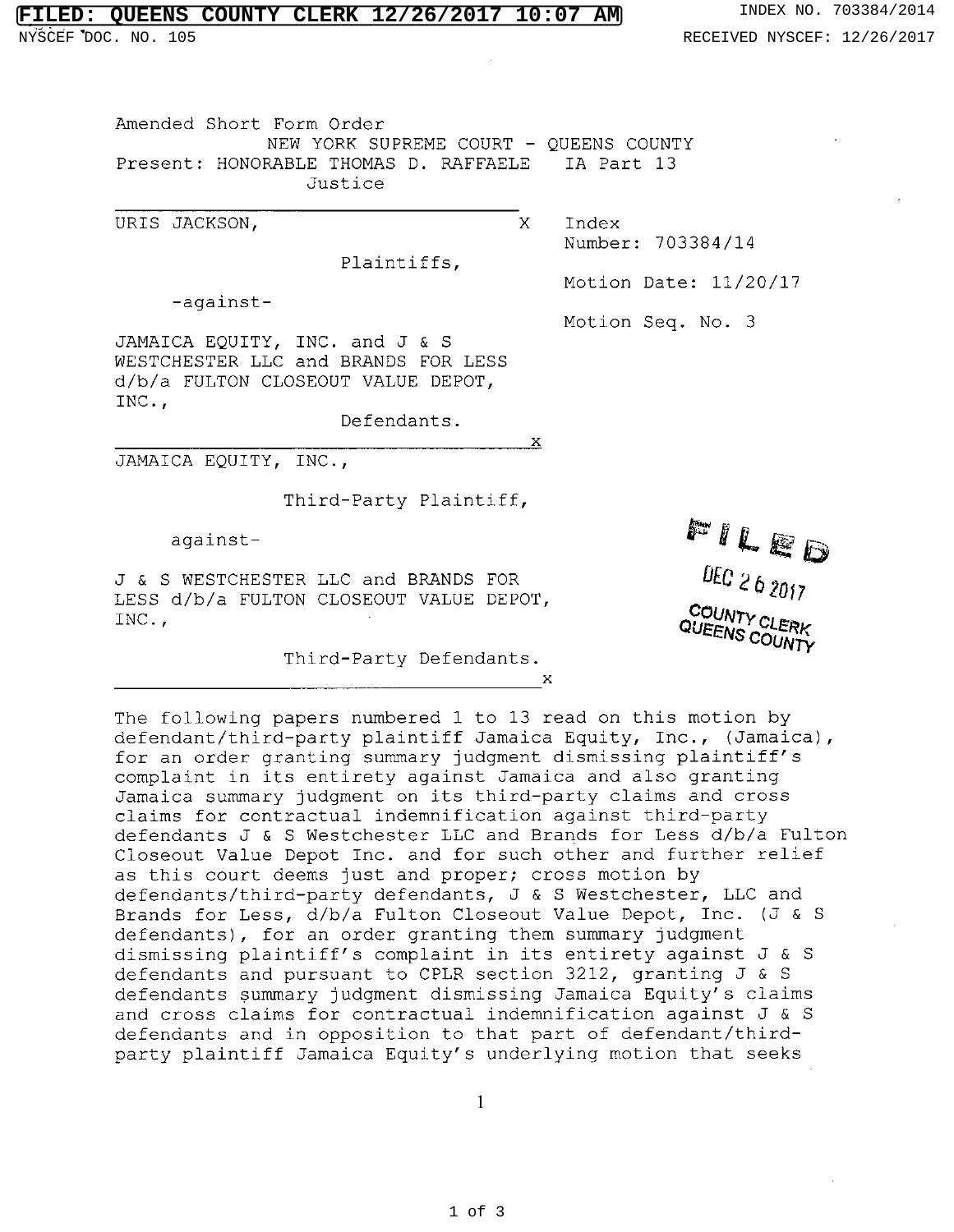## **FILED: QUEENS COUNTY CLERK 12/26/2017 10:07 AM** INDEX NO. 703384/2014

orders pursuant to CPLR Section 3212 dismissing plaintiff's complaint and granting Jamaica Equity's claims and counter claims for contractual indemnification against J & S defendants and for such other and further relief as this court deems just and proper.

> Papers Numbered

Notice of Motion - Affidavits - Exhibits........  $1-4$ Affirmation in Opposition........................ 5-7 Reply Affirmation 8-9 Notice of Cross- Motion- Affidavits-Exhibits..... 10-11 Affirmation in Support of Cross Motion.......... 12-13

Upon the foregoing papers, the motion in chief by Jamaica Equity is granted in its entirety.

The cross motion by J & S defendants is denied as untimely and procedurally defective.

In the first instance, the court shall address this motion; since it appears to be timely, within sixty days after  $J \& S$ Westchester LLC's deadline to produce a witness. Further, assuming arguendo that this application could appear to be tardy, this court has the authority to address Jamaica's request for summary judgment for "good cause shown" (see Brill v City of New York, 2 NY3d 648 [2004]). "Good cause" is established where depositions and other discovery requests remain outstanding (see Gonzalez v 98 Mag Leasing Corp., 95 NY2d 124  $[2000]$ ).

In the case at bar, it is undisputed that Jamaica is an out of possession landlord who had no notice of any defective condition and there was no dangerous condition on the property (see Denemark v 2857 West  $8<sup>th</sup>$  Street Assocs., 111 AD3d 660 [2d Dept 2013]). Plaintiff herself testified that she did not observe any defective conditions on the stairs (see Jackson EBT transcript at 103). She further testified that she "felt her left foot go down" and then "tumbled" down the stairwell (id at 38).

The subject incident occurred on July 8, 2013 at 160-16 Jamaica Avenue, Jamaica, New York when plaintiff fell on an interior staircase at the premises while she was shopping at J & S's store. It is undisputed that Jamaica had a lease agreement with J & S requiring J & S to maintain the interior of the store and also required J & S to indemnify and hold Jamaica harmless from any and all liabilities stemming from a breach of the lease agreement (see Exhibit L to moving papers). The record is devoid

2